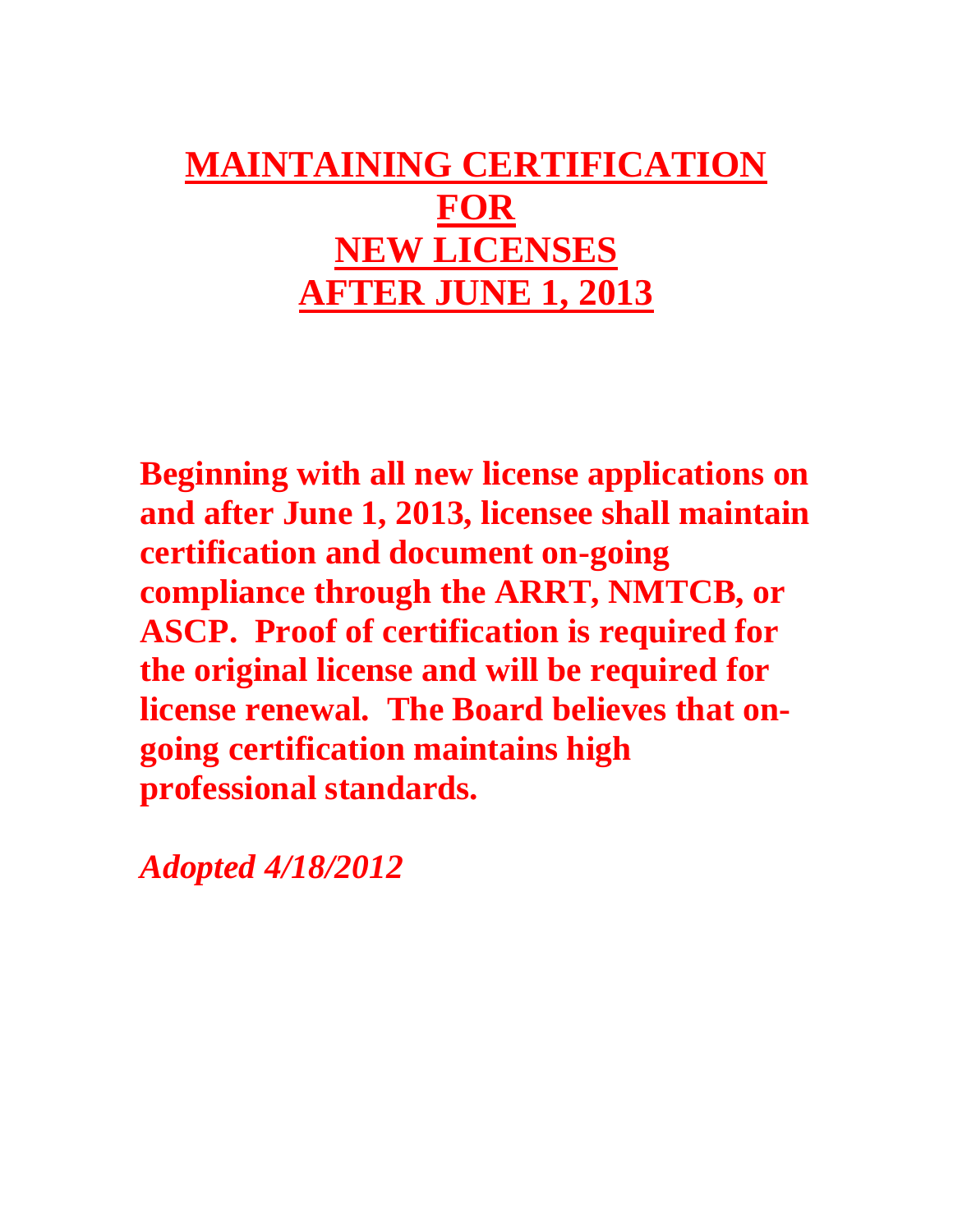#### **LOUISIANA STATE RADIOLOGIC TECHNOLOGY BOARD OF EXAMINERS 3108 CLEARY AVENUE, SUITE 207 METAIRIE, LOUISIANA 70002 Phone# [504] 838-5231 Fax# [504] 780-1740 WEBSITE: www.lsrtbe.org**

The Medical Radiation Health and Safety Act, Act. No 485 became an effective Law on September 3, 1984. The law requires that all persons using radioactive materials or equipment emitting or detecting ionizing radiation on humans for diagnostic or therapeutic purposes be licensed **prior to employment where a license is required.**

#### Certification from:

The American Registry of Radiologic Technologists (ARRT) as an R.T. (R) qualifies you for licensure as a **Radiographer.** 

The American Registry of Radiologic Technologists (ARRT) as an R.T. (N); American Society of Clinical Pathology (ASCP) as a NM; or Nuclear Medicine Technology Certification Board (NMTCB) as a CNMT qualifies you for licensure as a **Nuclear Medicine Technologist.** 

The American Registry of Radiologic Technologist (ARRT) as an R.T. (T) qualifies you for licensure as a **Radiation Therapy Technologist.** 

In addition, a Radiologic Technologist is required by law to be licensed in every category that he/she works in. For example, if a Technologist works as a Radiography, Nuclear Medicine or Radiation Therapy he/she must meet the certification requirements of the Board and be licensed in each category. That particular Technologist must also pay licensing fees of \$100.00 per category. This licensure fee is renewable every two years. The licensing year is from June 1<sup>st</sup> of the year through May 31<sup>st</sup> of the second year. **Continuing Education will be required for renewal of license.**

Minimum License processing time is 60 to 90 days. Temporary Work Permits to practice are available to a Board Certified Technologist who wishes to *practice* before the license can be processed. A Temporary Work Permit can be issued within 3 business days when a properly completed application is received. Proof of **current certification** (photocopy of certification or current card) must be sent along with application for license. Remember that you **must** be issued either a permanent or temporary license **prior**  to beginning practice as a Radiologic Technologist.

The law, **LA R.S. 37:3200 et seq.** requires that the applicant have **current** certification from the certifying board as stated above. Consequently, you must send a photocopy of your **current** card from your certification board, before the Board can issue a permanent license. A current license is one that is in full compliance with ARRT, NMTCB, or ASCP rules and regulations as pertains to Continuing Education. **You are not eligible for a license if you are on C.E. Probation with the ARRT, NMTCB or ASCP.** Certification must also be issued on the basis of having passed the exam for the category in which you are applying. We **do not recognize** ARRT credentials that were issued via past membership in the **ARCRT**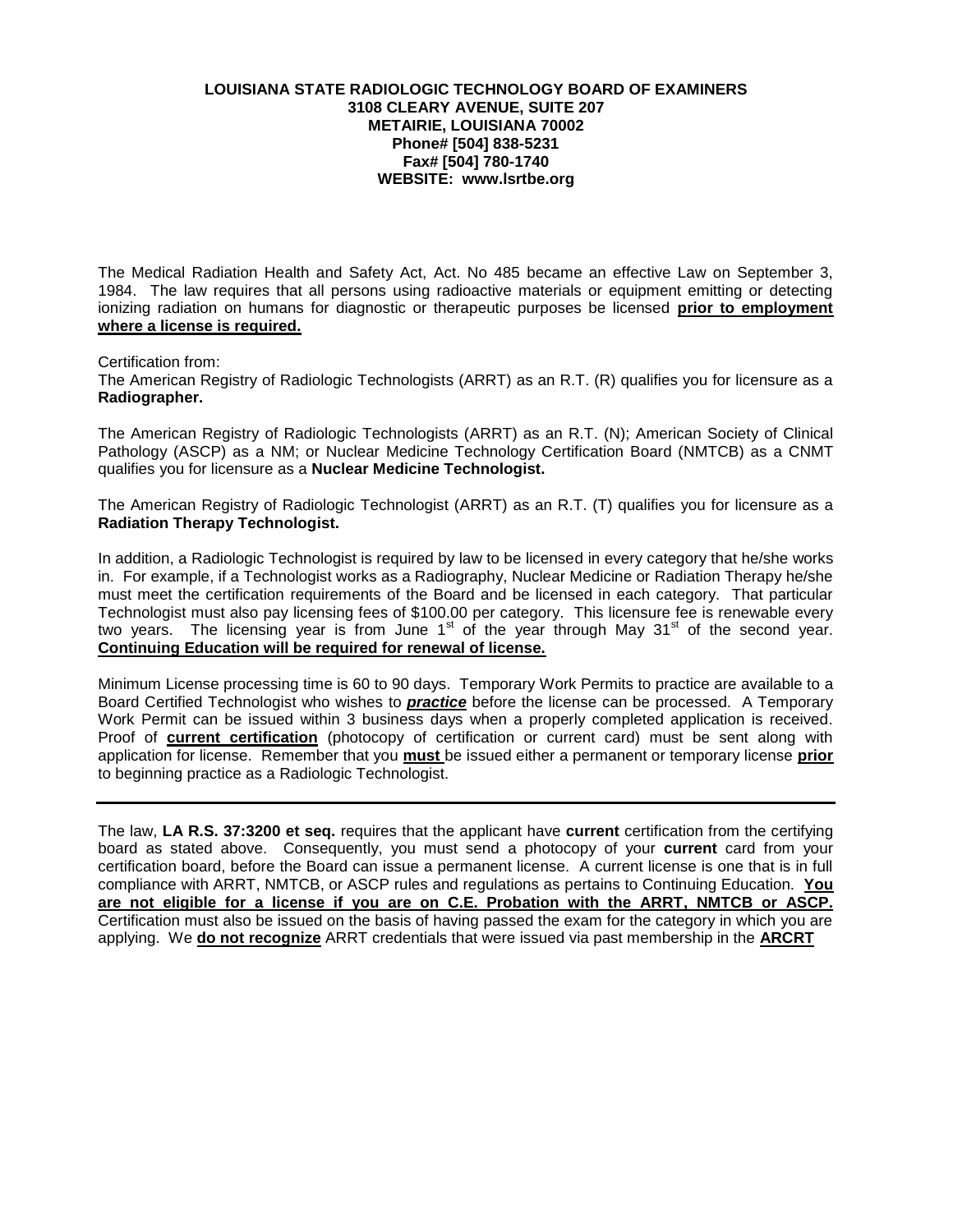#### **APPLICATION BY ENDORSEMENT INSTRUCTIONS**

#### **DETERMINATION OF ELIGIBILITY**

These instructions are designed to help you submit a completed application for License as a Radiologic Technologist by Endorsement. This Endorsement application is for persons who have certification from one or more of the organizations we recognize for License eligibility in Louisiana. Those are the AMERICAN REGISTRY of RADIOLOGIC TECHNOLOGISTS, NUCLEAR MEDICINE TECHNOLOGY CERTIFICATION BOARD and the AMERICAN SOCIETY OF CLINICAL PATHOLOGY. You must provide to us a photocopy of your CURRENT certification from one or more of these organizations when you apply for License. If your certification is not current, we will allow you up to ninety days to present current certification.

#### **PERSONAL DATA**

Complete this entire section. If a question is not applicable to you enter "NA" into the space provided. The Ethnic Heritage section is for statistical purposes only and we appreciate your completion of this area. As a Licensing Agency we do verify for hospitals and other health care providers the names and status of our License holder.

#### **LICENSING DATA**

Check off the category of License for which you are applying. You may apply for more than one category on a single application if you are eligible (have the proper certification) to do so. Licenses are \$100.00 per category. In the event that you are already licensed in Louisiana in another category, you must include your current Louisiana license number(s) on the space provided.

#### **CERTIFICATION**

Check off in the space provided and attach a photocopy of your wallet card with a current date. **Failure to do this will substantially delay processing of your License Application.** 

#### **EDUCATION**

Complete this section. Attach a separate sheet if you have attended more than one program.

#### **PHOTO**

You must attach a recognizable photo of yourself by which we may identify you in the event that we are required to conduct on-site investigations. We will not process an application without a photograph. We do not accept photocopies of Drivers License in Lieu of a photo.

#### **EMPLOYMENT DATA**

Complete this section. If you are not sure of the employers address, make sure you include their phone number.

#### **TEMPORARY WORK PERMIT**

If you need to go to work **IMMEDIATELY** you must apply for the Temporary Work Permit. This allows you to work in Louisiana as a Radiologic Technologist while the Board processes your license application. A Temporary Permit can be issued within 3 business days when a properly completed application is received. We require 60 to 90 days to issue your permanent License and the Temporary Work Permit is good for 90 days. You may not apply for just the Temporary Work Permit; you must apply for permanent license also. Temporary Work Permits can be verified by you or your prospective employer on the Boards website a[t www.lsrtbe.org.](http://www.lsrtbe.org/)

#### **CONDUCT QUESTIONS AND APPLICANT'S OATH:**

Answer all questions. A **"YES"** answer will require you to attach a written explanation of same. Read and sign the Oath.

#### **FEES:**

Fees are \$100.00 per category. Temporary Work Permits are an additional \$10.00, payable by check or money order. **The LSRTBE DOES NOT ACCEPT CASH OR CREDIT CARDS.** If you are applying for License in two (2) categories and need a Temporary Work Permit, the Temporary Work Permit fee is still \$10.00 (we do not charge extra for additional categories for a Temporary Work Permit).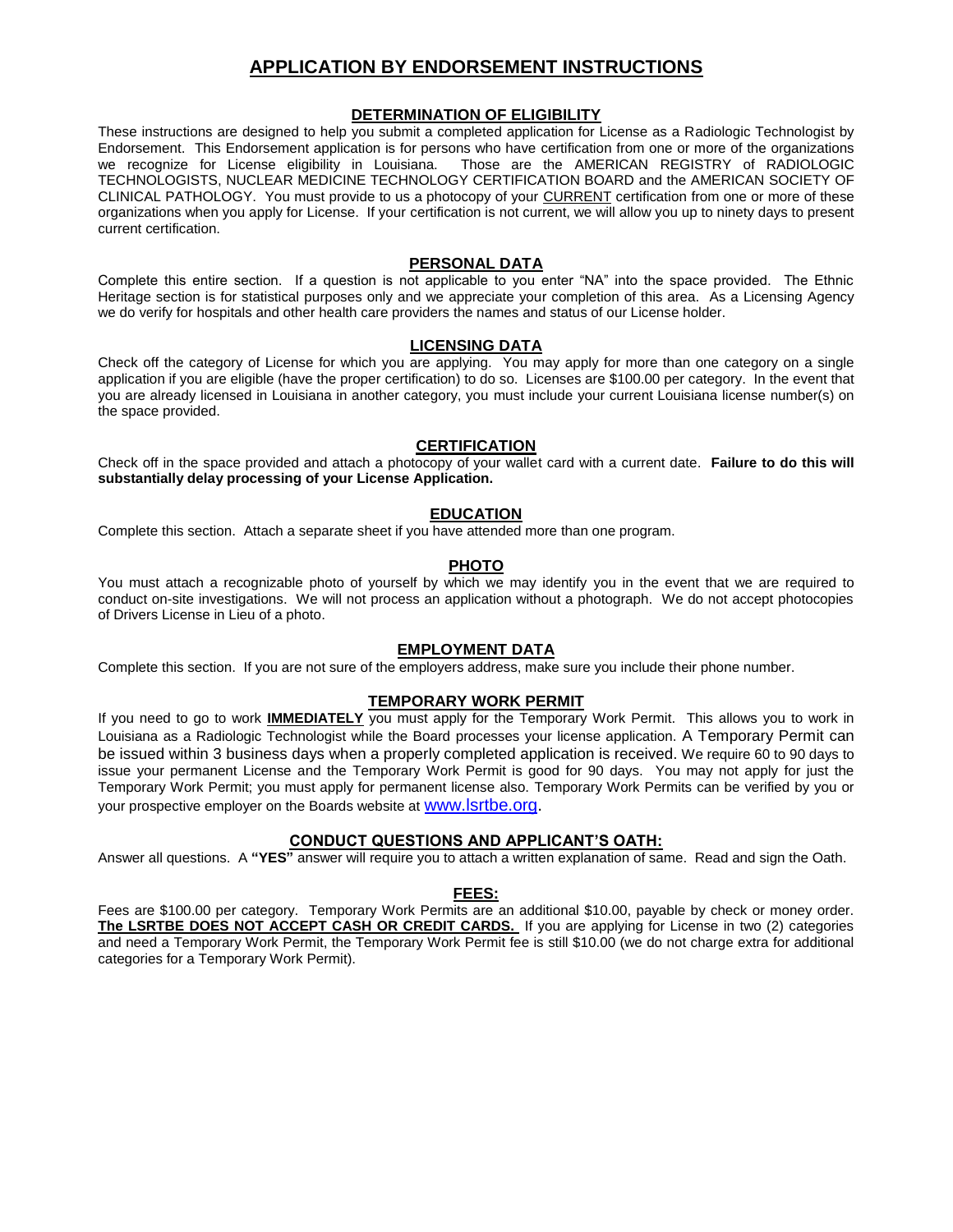#### **APPLICATION FOR LICENSE BY ENDORSEMENT LICENSES ISSUED ON OR AFTER JANUARY 1, 2015 LOUISIANA STATE RADIOLOGIC TECHNOLOGY BOARD OF EXAMINERS 3108 CLEARY AVENUE, SUITE 207 – METAIRIE, LOUISIANA 70002 [504] 838-5231**

**Fees are \$100.00 for each licensing category you apply for and are not refundable. Incomplete applications will be held for (1) one year from the date that you originally filed and will then be cancelled. Temporary Work Permits are available for persons who need to start work before the 60 to 90 days required to process your permanent License application. Temporary Permits cost an additional \$10.00.** 

| <b>Middle</b><br><b>Maiden</b><br>Last<br><b>First</b><br><b>ADDRESS:</b><br>Number / Street / Apartment Number<br>Zip Code<br>City<br><b>Parish or County</b><br><b>State</b><br>Home / Cell Phone:<br>E-Mail:<br>Date of Birth:<br><b>Birthplace:</b><br>Sex:<br>Μ<br><b>Social Security Number:</b><br><b>Drivers License #</b><br><b>State Issued</b><br><b>Native American</b><br>Other<br><b>Ethnic Heritage:</b><br>Asian<br>African<br><b>Hispanic</b><br>Caucasian<br>(OPTIONAL)<br>American<br>Are you A U.S. Citizen?<br>No. If no, Provide Alien Registration Number _<br>lYes<br>_ Visa Type _<br><b>LICENSING DATA</b><br>Category of License You Are Applying For:<br><b>GENERAL RADIOGRAPHER</b><br><b>NUCLEAR MEDICINE</b><br><b>RADIATION THERAPY</b><br>Are You Already Licensed in Louisiana in Another Category?<br>lYES<br>If Yes, License #<br>NO.<br>CERTIFICATION(S) - YOU MUST ATTACH A PHOTOCOPY OF YOUR CERTIFICATION<br>Do you have current certification from?<br>No. If yes give ID# _______________________________<br>American Registry of Radiologic Technologist, R.T. (R)?<br>1.<br>Yes.<br>2.<br>American Registry of Radiologic Technologist, R.T. (N)?<br>Yes<br>3.<br>American Registry of Radiologic Technologist, R.T. (T)?<br>Yes<br>_No. If yes give ID# ________________________<br>4.<br>Nuclear Medicine Technology Certification Board, (CNMT)? - Yes - [No. If yes give ID#<br>5.<br>American Society of Clinical Pathology, (ASCP)<br>$(NM)$ ?<br>∣Yes<br><b>RADIOLOGIC TECHNOLOGY EDUCATION</b><br><b>Name of School:</b><br><b>Address:</b><br>City<br><b>Zip Code</b><br><b>State</b><br><b>B.S. Degree</b><br><b>Certificate</b><br><b>Associate Degree</b><br>Diploma Type:<br><b>College or University</b><br><b>Junior College</b><br><b>Military</b><br>Hospital<br><b>Program Facility Type:</b> | <b>NAME:</b> |  |  |
|-------------------------------------------------------------------------------------------------------------------------------------------------------------------------------------------------------------------------------------------------------------------------------------------------------------------------------------------------------------------------------------------------------------------------------------------------------------------------------------------------------------------------------------------------------------------------------------------------------------------------------------------------------------------------------------------------------------------------------------------------------------------------------------------------------------------------------------------------------------------------------------------------------------------------------------------------------------------------------------------------------------------------------------------------------------------------------------------------------------------------------------------------------------------------------------------------------------------------------------------------------------------------------------------------------------------------------------------------------------------------------------------------------------------------------------------------------------------------------------------------------------------------------------------------------------------------------------------------------------------------------------------------------------------------------------------------------------------------------------------------------------------------------------------------------------------------------------------------------------|--------------|--|--|
|                                                                                                                                                                                                                                                                                                                                                                                                                                                                                                                                                                                                                                                                                                                                                                                                                                                                                                                                                                                                                                                                                                                                                                                                                                                                                                                                                                                                                                                                                                                                                                                                                                                                                                                                                                                                                                                             |              |  |  |
|                                                                                                                                                                                                                                                                                                                                                                                                                                                                                                                                                                                                                                                                                                                                                                                                                                                                                                                                                                                                                                                                                                                                                                                                                                                                                                                                                                                                                                                                                                                                                                                                                                                                                                                                                                                                                                                             |              |  |  |
|                                                                                                                                                                                                                                                                                                                                                                                                                                                                                                                                                                                                                                                                                                                                                                                                                                                                                                                                                                                                                                                                                                                                                                                                                                                                                                                                                                                                                                                                                                                                                                                                                                                                                                                                                                                                                                                             |              |  |  |
|                                                                                                                                                                                                                                                                                                                                                                                                                                                                                                                                                                                                                                                                                                                                                                                                                                                                                                                                                                                                                                                                                                                                                                                                                                                                                                                                                                                                                                                                                                                                                                                                                                                                                                                                                                                                                                                             |              |  |  |
|                                                                                                                                                                                                                                                                                                                                                                                                                                                                                                                                                                                                                                                                                                                                                                                                                                                                                                                                                                                                                                                                                                                                                                                                                                                                                                                                                                                                                                                                                                                                                                                                                                                                                                                                                                                                                                                             |              |  |  |
|                                                                                                                                                                                                                                                                                                                                                                                                                                                                                                                                                                                                                                                                                                                                                                                                                                                                                                                                                                                                                                                                                                                                                                                                                                                                                                                                                                                                                                                                                                                                                                                                                                                                                                                                                                                                                                                             |              |  |  |
|                                                                                                                                                                                                                                                                                                                                                                                                                                                                                                                                                                                                                                                                                                                                                                                                                                                                                                                                                                                                                                                                                                                                                                                                                                                                                                                                                                                                                                                                                                                                                                                                                                                                                                                                                                                                                                                             |              |  |  |
|                                                                                                                                                                                                                                                                                                                                                                                                                                                                                                                                                                                                                                                                                                                                                                                                                                                                                                                                                                                                                                                                                                                                                                                                                                                                                                                                                                                                                                                                                                                                                                                                                                                                                                                                                                                                                                                             |              |  |  |
|                                                                                                                                                                                                                                                                                                                                                                                                                                                                                                                                                                                                                                                                                                                                                                                                                                                                                                                                                                                                                                                                                                                                                                                                                                                                                                                                                                                                                                                                                                                                                                                                                                                                                                                                                                                                                                                             |              |  |  |
|                                                                                                                                                                                                                                                                                                                                                                                                                                                                                                                                                                                                                                                                                                                                                                                                                                                                                                                                                                                                                                                                                                                                                                                                                                                                                                                                                                                                                                                                                                                                                                                                                                                                                                                                                                                                                                                             |              |  |  |
|                                                                                                                                                                                                                                                                                                                                                                                                                                                                                                                                                                                                                                                                                                                                                                                                                                                                                                                                                                                                                                                                                                                                                                                                                                                                                                                                                                                                                                                                                                                                                                                                                                                                                                                                                                                                                                                             |              |  |  |
|                                                                                                                                                                                                                                                                                                                                                                                                                                                                                                                                                                                                                                                                                                                                                                                                                                                                                                                                                                                                                                                                                                                                                                                                                                                                                                                                                                                                                                                                                                                                                                                                                                                                                                                                                                                                                                                             |              |  |  |
|                                                                                                                                                                                                                                                                                                                                                                                                                                                                                                                                                                                                                                                                                                                                                                                                                                                                                                                                                                                                                                                                                                                                                                                                                                                                                                                                                                                                                                                                                                                                                                                                                                                                                                                                                                                                                                                             |              |  |  |
|                                                                                                                                                                                                                                                                                                                                                                                                                                                                                                                                                                                                                                                                                                                                                                                                                                                                                                                                                                                                                                                                                                                                                                                                                                                                                                                                                                                                                                                                                                                                                                                                                                                                                                                                                                                                                                                             |              |  |  |
|                                                                                                                                                                                                                                                                                                                                                                                                                                                                                                                                                                                                                                                                                                                                                                                                                                                                                                                                                                                                                                                                                                                                                                                                                                                                                                                                                                                                                                                                                                                                                                                                                                                                                                                                                                                                                                                             |              |  |  |
|                                                                                                                                                                                                                                                                                                                                                                                                                                                                                                                                                                                                                                                                                                                                                                                                                                                                                                                                                                                                                                                                                                                                                                                                                                                                                                                                                                                                                                                                                                                                                                                                                                                                                                                                                                                                                                                             |              |  |  |
|                                                                                                                                                                                                                                                                                                                                                                                                                                                                                                                                                                                                                                                                                                                                                                                                                                                                                                                                                                                                                                                                                                                                                                                                                                                                                                                                                                                                                                                                                                                                                                                                                                                                                                                                                                                                                                                             |              |  |  |
|                                                                                                                                                                                                                                                                                                                                                                                                                                                                                                                                                                                                                                                                                                                                                                                                                                                                                                                                                                                                                                                                                                                                                                                                                                                                                                                                                                                                                                                                                                                                                                                                                                                                                                                                                                                                                                                             |              |  |  |
|                                                                                                                                                                                                                                                                                                                                                                                                                                                                                                                                                                                                                                                                                                                                                                                                                                                                                                                                                                                                                                                                                                                                                                                                                                                                                                                                                                                                                                                                                                                                                                                                                                                                                                                                                                                                                                                             |              |  |  |
|                                                                                                                                                                                                                                                                                                                                                                                                                                                                                                                                                                                                                                                                                                                                                                                                                                                                                                                                                                                                                                                                                                                                                                                                                                                                                                                                                                                                                                                                                                                                                                                                                                                                                                                                                                                                                                                             |              |  |  |
|                                                                                                                                                                                                                                                                                                                                                                                                                                                                                                                                                                                                                                                                                                                                                                                                                                                                                                                                                                                                                                                                                                                                                                                                                                                                                                                                                                                                                                                                                                                                                                                                                                                                                                                                                                                                                                                             |              |  |  |
|                                                                                                                                                                                                                                                                                                                                                                                                                                                                                                                                                                                                                                                                                                                                                                                                                                                                                                                                                                                                                                                                                                                                                                                                                                                                                                                                                                                                                                                                                                                                                                                                                                                                                                                                                                                                                                                             |              |  |  |
|                                                                                                                                                                                                                                                                                                                                                                                                                                                                                                                                                                                                                                                                                                                                                                                                                                                                                                                                                                                                                                                                                                                                                                                                                                                                                                                                                                                                                                                                                                                                                                                                                                                                                                                                                                                                                                                             |              |  |  |
|                                                                                                                                                                                                                                                                                                                                                                                                                                                                                                                                                                                                                                                                                                                                                                                                                                                                                                                                                                                                                                                                                                                                                                                                                                                                                                                                                                                                                                                                                                                                                                                                                                                                                                                                                                                                                                                             |              |  |  |
|                                                                                                                                                                                                                                                                                                                                                                                                                                                                                                                                                                                                                                                                                                                                                                                                                                                                                                                                                                                                                                                                                                                                                                                                                                                                                                                                                                                                                                                                                                                                                                                                                                                                                                                                                                                                                                                             |              |  |  |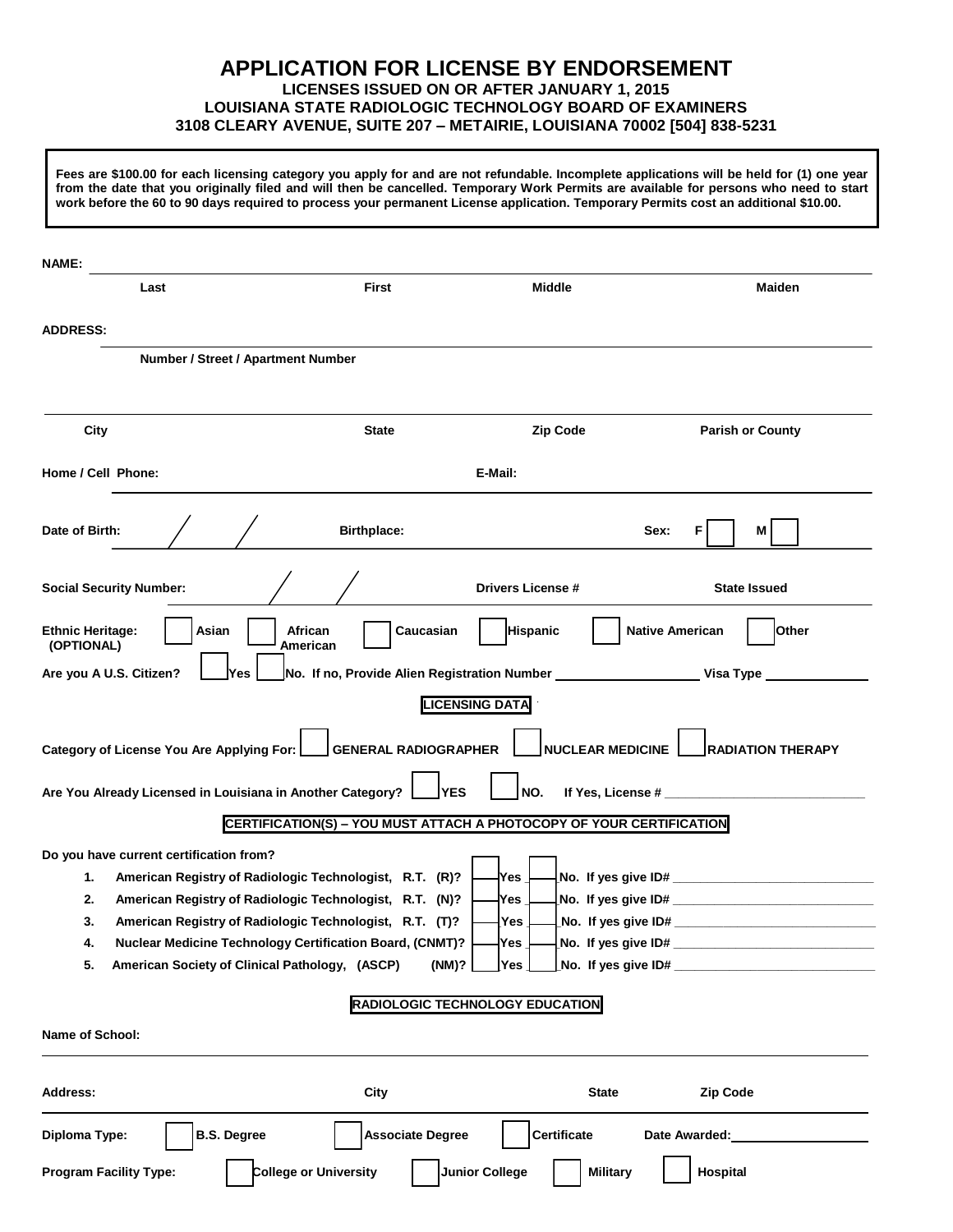| Name of Applicant (print FIRST and LAST):                                                                                                                                                                                                                                                       |            |           |  |  |  |  |
|-------------------------------------------------------------------------------------------------------------------------------------------------------------------------------------------------------------------------------------------------------------------------------------------------|------------|-----------|--|--|--|--|
| Are you licensed as a Radiologic Technologist in another state(s)?<br>Yes<br>No<br>Attach a passport quality<br>photograph of yourself made<br>If yes, you must attach a copy of your wallet card for each state where you are licensed.<br>within the last 6 months<br>in this space.          |            |           |  |  |  |  |
| <b>CURRENT OR LAST EMPLOYMENT DATA</b>                                                                                                                                                                                                                                                          |            |           |  |  |  |  |
| <b>Place of Employment:</b>                                                                                                                                                                                                                                                                     |            |           |  |  |  |  |
| <b>Address:</b>                                                                                                                                                                                                                                                                                 |            |           |  |  |  |  |
| City:<br>State:<br>Zip:                                                                                                                                                                                                                                                                         |            |           |  |  |  |  |
| <b>DEPARTMENT:</b><br>Date Employment Begin:                                                                                                                                                                                                                                                    |            |           |  |  |  |  |
| THE FOLLOWING QUESTIONS MUST BE ANSWERED.<br>APPLICANTS WHO ANSWER "YES" MUST PROVIDE AN EXPLANATION OF THE EVENTS THAT OCCURRED AND<br>ALL DOCUMENTATION REVELANT TO THE MATTER.                                                                                                               |            |           |  |  |  |  |
|                                                                                                                                                                                                                                                                                                 | <b>YES</b> | <b>NO</b> |  |  |  |  |
| Have you ever been convicted of a felony or misdemeanor in any jurisdiction, been a defendant in a military court martial, or<br>received a dishonorable discharge?                                                                                                                             |            |           |  |  |  |  |
| You must answer "YES" even though a charge, arrest, or conviction has been pardoned, expunged, dismissed, diverted,<br>withheld, deferred, stayed, set aside, suspended, or entered into a pre-trial diversion, or involved a plea of guilty or no contest<br>(nolo contendere).                |            |           |  |  |  |  |
| You do not need to report juvenile convictions that were processed in juvenile court, traffic citations that did not involve drugs<br>or alcohol, or offenses that were previously reported to and formally cleared by ARRT. However, a copy of the ARRT clearance<br>lletter must be attached. |            |           |  |  |  |  |
| Have you had any license, registration, or certification denied, revoked, suspended, placed on probation, or subjected to<br>discipline by a regulatory authority or certification board?                                                                                                       |            |           |  |  |  |  |
| Have you ever been suspended, dismissed, or expelled from an educational program that you attended in order to meet ARRT<br>certification requirements?                                                                                                                                         |            |           |  |  |  |  |
| Have you ever been diagnosed with, have, or had a medical, physical, mental, emotional, or psychiatric condition that might<br>affect your ability to safely practice as a Radiologic Technologist?                                                                                             |            |           |  |  |  |  |
|                                                                                                                                                                                                                                                                                                 |            |           |  |  |  |  |
| Are you now or have you ever been addicted to any drug or chemical substance including alcohol?                                                                                                                                                                                                 |            |           |  |  |  |  |
| Are you now being treated or have you ever been treated through a drug or alcohol rehabilitation program?                                                                                                                                                                                       |            |           |  |  |  |  |
| Has your membership in a state, parish, county or local professional society ever been revoked or denied?                                                                                                                                                                                       |            |           |  |  |  |  |
| Has your employment as a Radiologic Technologist ever been terminated due to professional misconduct or professional<br>malpractice on your part?                                                                                                                                               |            |           |  |  |  |  |
| Have you ever been the subject of disciplinary action due to professional misconduct or malpractice on your part?                                                                                                                                                                               |            |           |  |  |  |  |
| Have you ever been named as a defendant in a malpractice claim?                                                                                                                                                                                                                                 |            |           |  |  |  |  |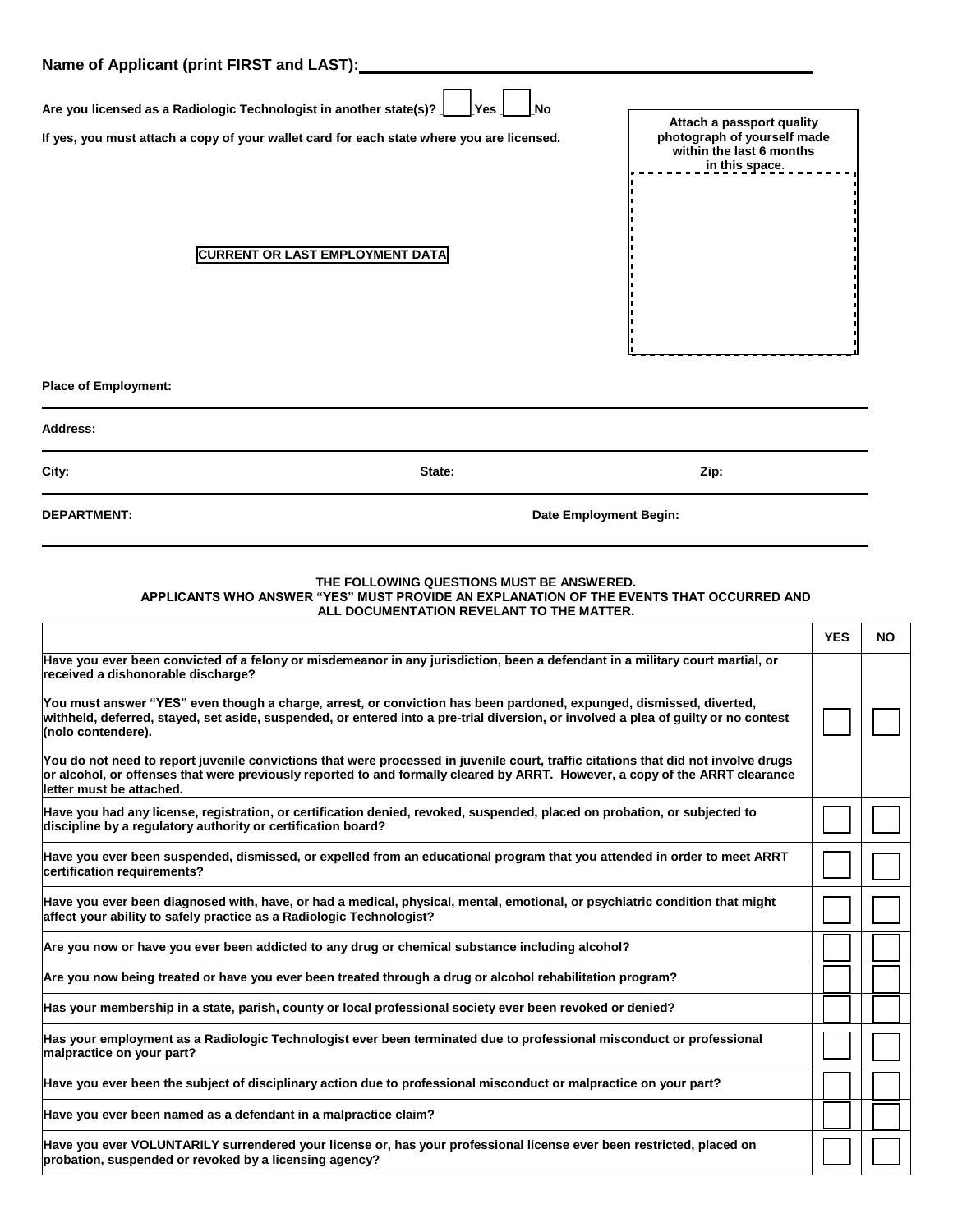### **APPLICANTS OATH**

**I hereby certify under oath that all statements I have made in this application are true, that I am the person named in the certification herewith presented and that I am the original and lawful possessor of these documents; that in consideration of the issuance to me of a license to practice in Louisiana, I swear that I shall abstain from fraudulent methods of practice and from immoral, unprofessional and unethical conduct and that I shall not associate professionally with any person who resorts to unethical practices, and I hereby agree that any violation of this oath shall constitute sufficient cause for the revocation of said license and surrender of the rights and privileges that accrued to me there under.** 

**In the event that I become the subject of an investigation of actual or alleged violations related to the holding of this License, I hereby authorize all hospitals, institutions or organizations, my references, employers both past and present and all governmental agencies and instrumentalities (local, parish/county, state, federal or foreign) to release to the LOUISIANA STATE RADIOLOGIC TECHNOLOGY BOARD OF EXAMINERS any information, files or records requested by the Board. I further authorize the LOUISIANA STATE RADIOLOGIC TECHNOLOGY BOARD OF EXAMINERS to release to any such organization, individual or group having reasonable need therefore any information supplied to or obtained by the Board in connection with my application or relative to the status of any license or permit issued to me as a result of such application.** 

**If signed and dated on or after June 1, 2013 I shall maintain certification through the ARRT, NMTCB, or ASCP, and document that I am in good standing/CE compliant at the time of each renewal.** 

**Signed: NAME IN FULL DATE** 

**MAIL LICENSE APPLICATION FORM AND FEES TO: LOUISIANA STATE RADIOLOGIC THECHOLOGY BOARD OF EXAMINERS 3108 CLEARY AVENUE, SUITE 207 METAIRIE, LOUISIANA 70002** 

**MAKE CHECK OR MONEY ORDER PAYABLE TO: LA STATE R.T. BOARD** 

**LSRTBE DOES NOT ACCEPT CASH OR CREDIT CARDS** 

|                | <b>OFFICE USE ONLY</b> |  |                            |                        |  |                                 |     |                                |   |  |
|----------------|------------------------|--|----------------------------|------------------------|--|---------------------------------|-----|--------------------------------|---|--|
| 1 <sup>1</sup> |                        |  | RN T                       |                        |  | LICENSE AUDIT CONTROL NUMBER: R |     | N                              |   |  |
| 2 <sup>1</sup> |                        |  | <b>LICENSE ISSUE DATE:</b> |                        |  |                                 |     | <b>CERTIFICATION VERIFIED:</b> |   |  |
| 3.             |                        |  |                            | LICENSE NUMBER(S): (R) |  |                                 | (N) |                                | Ш |  |
| 4.             |                        |  | TOTAL FEE PAID: \$         |                        |  | CK#                             |     | MO#                            |   |  |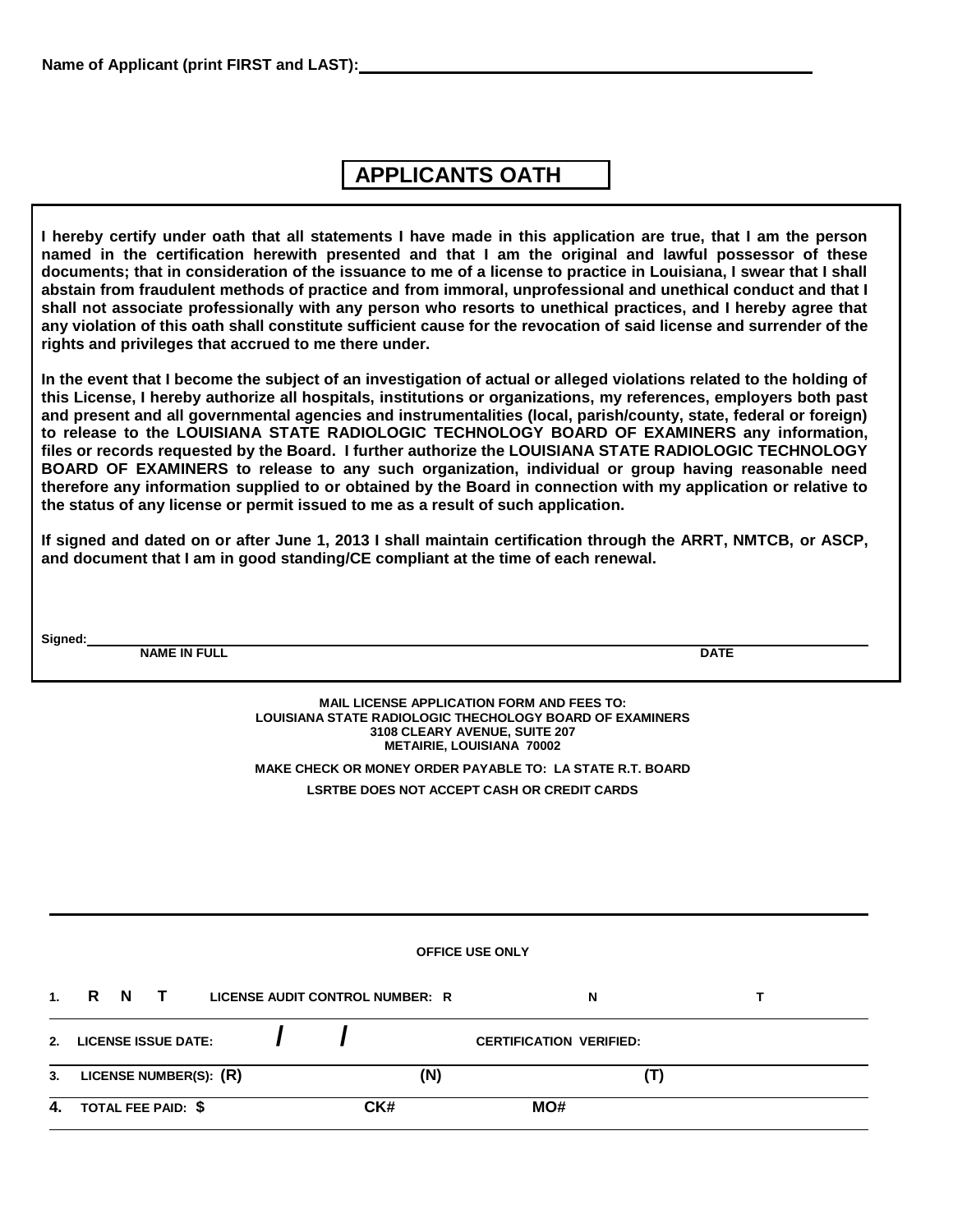## **TEMPORARY WORK PERMIT BY ENDORSEMENT**

**COMPLETE THIS SECTION OF THE APPLICATION IF YOU WISH TO PRACTICE AS A RADIOLOGIC TECHNOLOGIST IN LOUISIANA, WHERE A LICENSE TO PRACTICE IS REQUIRED BY LAW, WHILE YOUR APPLICATION FOR PERMANENT LICENSE IS BEING PROCESSED. TEMPORARY WORK PERMITS CAN ONLY BE ISSUED TO THOSE PERSONS WHO ARE ALSO APPLYING FOR PERMANENT LICENSE IN ONE OF THE THREE CATEGORIES LISTED. THE TEMPORARY PERMIT IS ISSUED FOR A PERIOD OF NINETY (90) DAYS FROM THE RECEIPT OF A COMPLETE APPLICATION. THIS AGENCY GENERALLY REQUIRES 60 TO 90 DAYS TO PROCESS AN APPLICATION FOR LICENSE. IN THE EVENT THAT YOU KNOW YOU WILL NOT BE EMPLOYED AS A RADIOLOGIC TECHNOLOGIST IN OUR STATE DURING THAT PERIOD YOU WILL NOT NEED TO APPLY FOR THIS TEMPORARY WORK PERMIT. REMEMBER ………………. IT IS ILLEGAL FOR YOU TO EXPOSE HUMANS TO IONIZING RADIATION FOR DIAGNOSTIC OR THERAPEUTIC PURPOSES WITHOUT THE LICENSE OR TEMPORARY WORK PERMIT THAT IS ISSUED BY THIS AGENCY.** 

| <b>DATE</b>             |                                                                                                                    |
|-------------------------|--------------------------------------------------------------------------------------------------------------------|
|                         |                                                                                                                    |
|                         |                                                                                                                    |
|                         |                                                                                                                    |
| State:                  | Zip:                                                                                                               |
|                         |                                                                                                                    |
|                         |                                                                                                                    |
| OFFICE USE ONLY         |                                                                                                                    |
| <b>Expiration Date:</b> |                                                                                                                    |
|                         |                                                                                                                    |
|                         | ** Where in Louisiana do you expect to be employed as a Radiologic Technologist? **<br>Date employment will begin: |